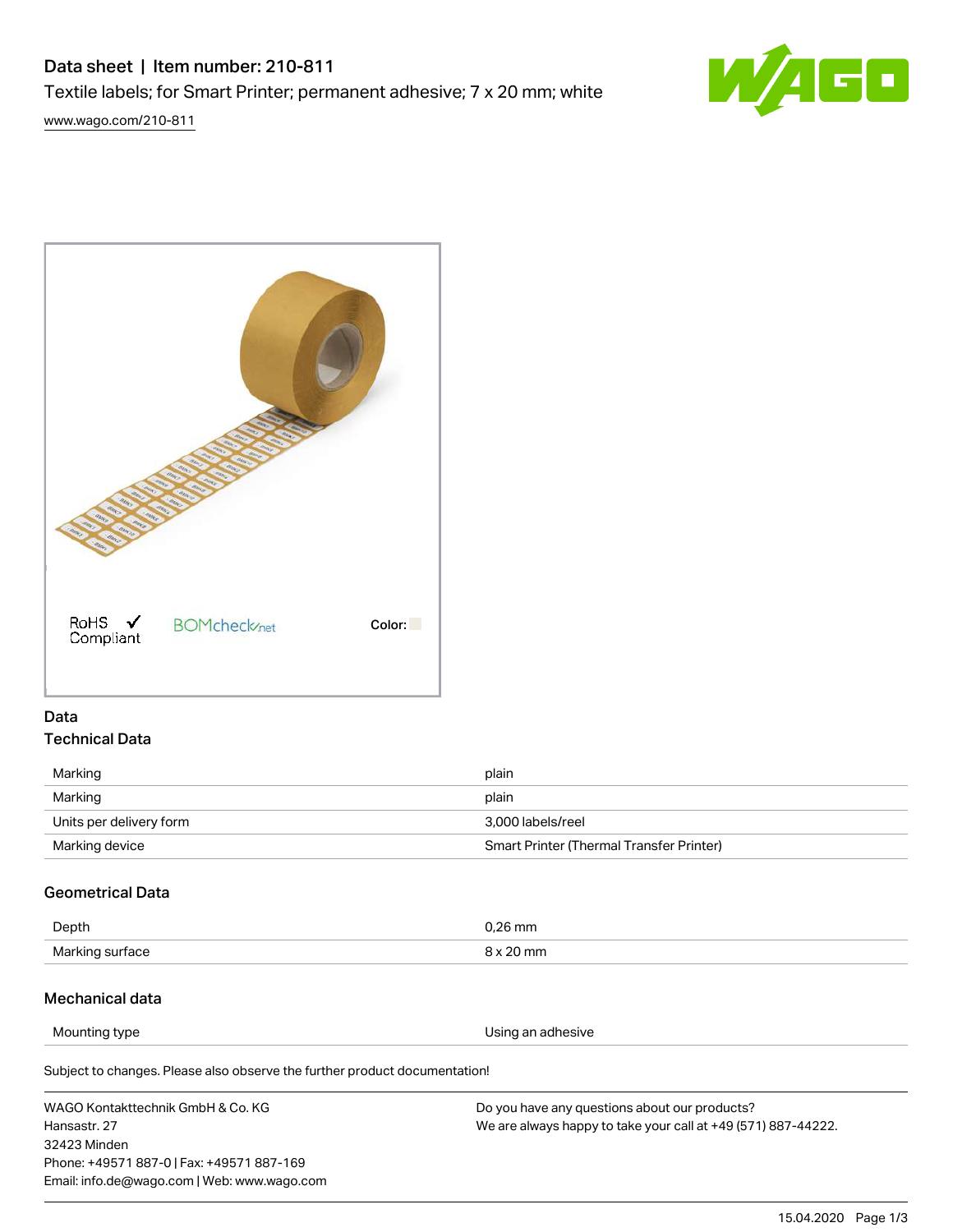[www.wago.com/210-811](http://www.wago.com/210-811)



Smear resistance smudge-proof in conjunction with 258-5005 Ink Ribbon

#### Material Data

| Color                | white                        |
|----------------------|------------------------------|
| Material             | Plastic-coated cotton fabric |
| Adhesive information | Natural rubber               |
| Halogen-free         | Yes                          |
| Weight               | 71.6g                        |

#### Environmental Requirements

| Surrounding air (storage) temperature   | 1021 °C  |
|-----------------------------------------|----------|
| Surrounding air (operating) temperature | 180 °C   |
| Relative humidity                       | 40  50 % |

#### Commercial data

| Product Group      | 2 (Terminal Block Accessories) |
|--------------------|--------------------------------|
| Packaging type     | <b>BOX</b>                     |
| Country of origin  | DE                             |
| <b>GTIN</b>        | 4050821674887                  |
| Customs Tariff No. | 58071090000                    |

#### Counterpart

#### Compatible products

#### Marking accessories

|                                   | Item no.: 258-5000<br>Thermal transfer printer; Smart Printer; for complete control cabinet marking; 300 dpi |              |                          | www.wago.com/258-5000 |  |
|-----------------------------------|--------------------------------------------------------------------------------------------------------------|--------------|--------------------------|-----------------------|--|
| <b>Downloads</b><br>Documentation |                                                                                                              |              |                          |                       |  |
| <b>Additional Information</b>     |                                                                                                              |              |                          |                       |  |
|                                   | 210-811, Information on handling print material                                                              | V004.08.2017 | pdf<br>1.5 <sub>MB</sub> | Download              |  |

Subject to changes. Please also observe the further product documentation!

WAGO Kontakttechnik GmbH & Co. KG Hansastr. 27 32423 Minden Phone: +49571 887-0 | Fax: +49571 887-169 Email: info.de@wago.com | Web: www.wago.com

Do you have any questions about our products? We are always happy to take your call at +49 (571) 887-44222.